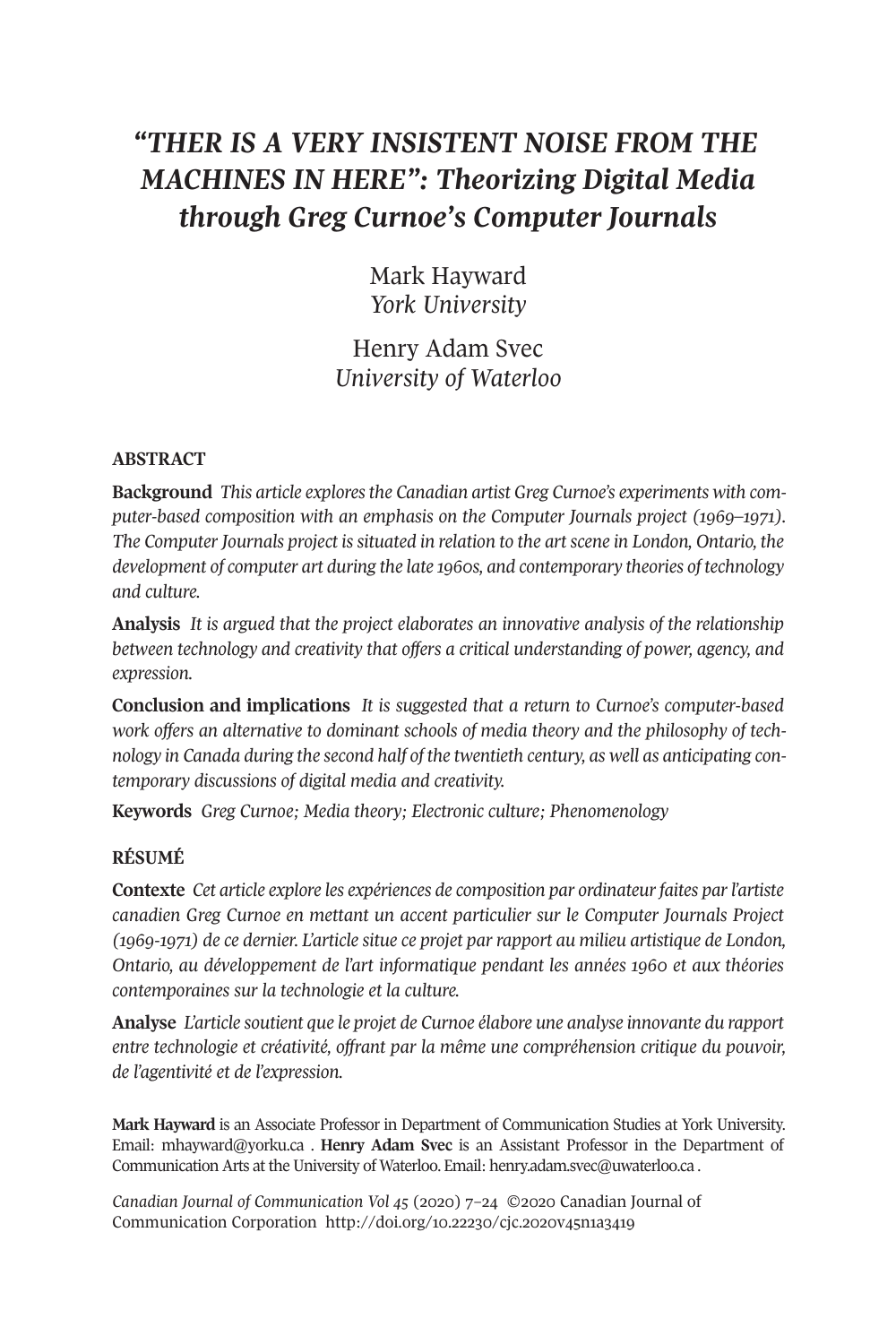**Conclusion et implications** *L'article propose que le travail informatique de Curnoe offre une alternative aux écoles dominantes de théorie des médias et de philosophie de la technologie au Canada durant la seconde moitié du vingtième siècle tout en anticipant des discussions contemporaines sur les médias numériques et la créativité.*

**Mots clés** *Greg Curnoe; Théorie des médias; Culture électronique; Phénoménologie*

### **Introduction**

The lateGreg Curnoe (1936–1992) is recognized both nationally and internationally as a painter, and he has been praised for his contribution to the creation of Canadian Artists' Representation (now CARFAC), an organization advocating for the rights of artists as workers. Critics and curators alike have highlighted his commitment to regional culture, his outspoken nationalism, and his incorporation of autobiographical material into his art as central themes in his work (see Cholette, 2007; Théberge, 1982). As Katie Cholette (2016) has observed, Curnoe's early rise to prominence in the 1960s was later challenged by the ascendancy of postmodernism and emergent articulations of Canadian nationalism. However, since his tragic death in a cycling accident in 1992, Curnoe's œuvre has perhaps regained the stature it enjoyed in the mid-to-late 1960s. Alongside official endorsements and legitimations (see Museum London, 2011; Reid & Teitelbaum, 2001; Rodger, 2016), Curnoe's work has garnered a more subterranean sense of reverence connected to the continued successes and canonization of the Nihilist Spasm Band, a proto-noise band he co-founded in 1965.

Recent scholarly work has situated Curnoe in the context of Canadian art as well as more fully documented his working practice. Drawing from her exhaustively researched dissertation on Curnoe and fellow London artist Jack Chambers (Cholette, 2007), Cholette (2014) brings Mikhail Bakthin's concept of the carnivalesque to bear on Curnoe's anti-institutional performances, such as his participation in Canada's first "happening" in 1962—a welcoming party at the train station for artists Michael Snow and Joyce Wieland, which evolved into a parade through the streets of London. In a later essay, Cholette (2016) charts the arc of Curnoe's fame in the context of broader transformations in Canadian cultural production. Others have studied the role and significance of the archive in Curnoe's practice. Janice Gurney (2008) considers the evidence of activism in Curnoe's personal archive, drawing connections between Curnoe's engaged institution-building and the ideas of Antonio Gramsci, while Stacy Ernst (2016) places Curnoe's later book and research-driven projects in conversation with postcolonial and decolonization theory (Curnoe 1995, Curnoe 1996). And yet, despite this revival of interest in Curnoe's work, very little attention has been given to the theme of technology or media in his art, even though it is a topic he returned to on numerous occasions throughout his career.Indeed, Curnoe's interestin computers and other [in](#page-15-0)formation technology has garnered only minor interest, discussion about it having been relegated to footnotes and passing mentions.<sup>1</sup>

This article argues that this oversight, due in part to the complexity of archiving and accessing computer-based work, has contributed to the erasure of a fruitful reflection on how media and technology shape the practices of composition and creation, as well as the broader socio-political consequences of digitization. These themes are ad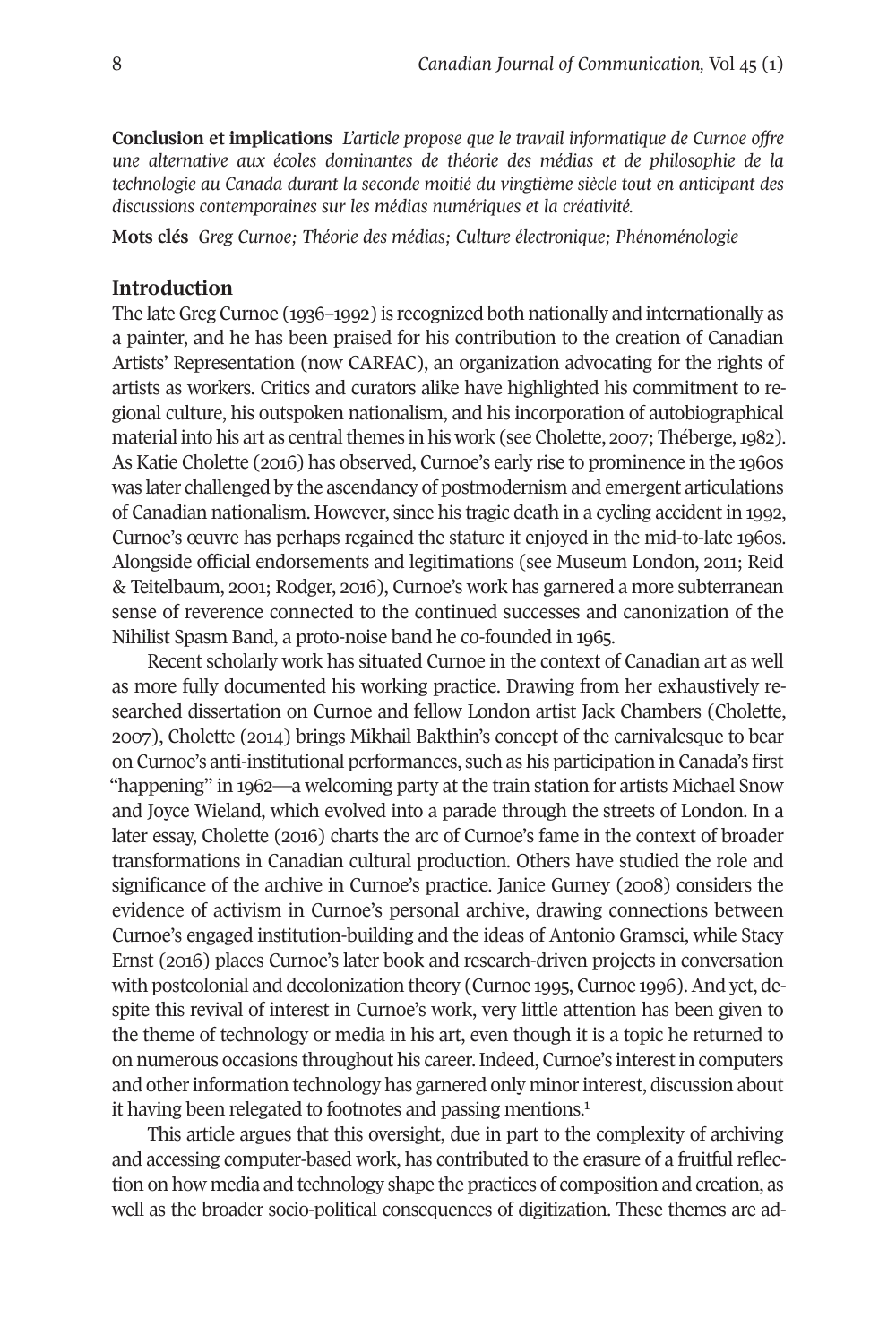dressed in Curnoe's work through a discussion of his Computer Journals project, which was the result of collaboration between Curnoe and members of the Department of Computer Science at the University of Western Ontario (UWO), which Curnoe worked on between 1968 and 1971. [2](#page-15-1) Situating the Computer Journals in relation to discussions about the convergence of art and technology taking place in London, Ontario, at the time, the lasting significance of the project rests with its self-reflexive exploration of the phenomenology of computer-based composition. The article begins by providing some context for Curnoe's Computer Journals in relation to experiments and discussions bringing together art and computer technology that were taking place in London in the late 1960s. Next, it describes and analyzes Curnoe's Computer Journals project in detail. It discusses the relationship between the Computer Journals and Curnoe's earlier experiments in journaling his experience of media, specifically the "Radio Journal" columnthathewrote for *20CentsMagazine* inthe late 1960s.Itthenunpacks theComputer Journals, paying particular attention to moments in the text where the themes of media, technology, writing, and creativity emerge. Documenting Curnoe's resistance to the work of Marshall McLuhan, the article concludes by briefly exploring the potential contemporary significance of the Computer Journals in relation to a proposed alternative history of Canadian media and communication theory, one yet to be written, but one in which Computer Journals of Greg Curnoe might be considered an early contribution.

The methodology deployed throughout this article owes much to recent research operating under the banner of "media archeology." As Jussi Parikka (2012) writes, media archeology is "a way to investigate…new media cultures through insights from past new media, often with an emphasis on the forgotten, the quirky, the non-obvious apparatuses, practices and inventions" (p. 2). While some researchers in this field have emphasized the epistemological or ontological dimensions of particular "technological media" (e.g., Ernst, 2013, 2016; Kittler, 1999, 2010), others have more clearly operated in a discourse-analytical register, exploring in a Foucauldian vein the complex intersections of institutions, practices, [te](#page-15-2)xts, discourses, and materialities (e.g., Emerson, 2014; Gitelman, 2006; Kittler, 1990).<sup>3</sup> The path taken in this article, however, is perhaps closest to the ambulatory research of Siegfried Zielinski. As Zielinski (2006) has retrieved various thinkers and practitioners of media, from the Renaissance to the early twentieth century, as a means of disrupting hegemonic narratives of techno-cultural change, this article too is attempting to think with Curnoe's Computer Journals insofar as the work both overlaps and diverges from "Canadian media theory" (the discourse of which crystalized in Canadian popular discourse even before Curnoe first plugged into the UWO's mainframe). [4](#page-15-3) Early stages of this research asked what it would have looked like if here had been a "London (ON) School of Communication Theory" alongside the more visible Toronto School. The sound ofthe "waterfall" James Carey (2009, p. 109) has suggested is running from Marshall McLuhan to Harold Adams Innis, may have drowned out a tributary that is quieter but no less interesting, one running from Gilbert Simondon through the Department of Computer Science at the University of Western Ontario and its chair at the time, John Hart, to Greg Curnoe.

A media-archaeological excavation of Curnoe's Computer Journals also contributes to historical research on the postwar development of the discourses and prac-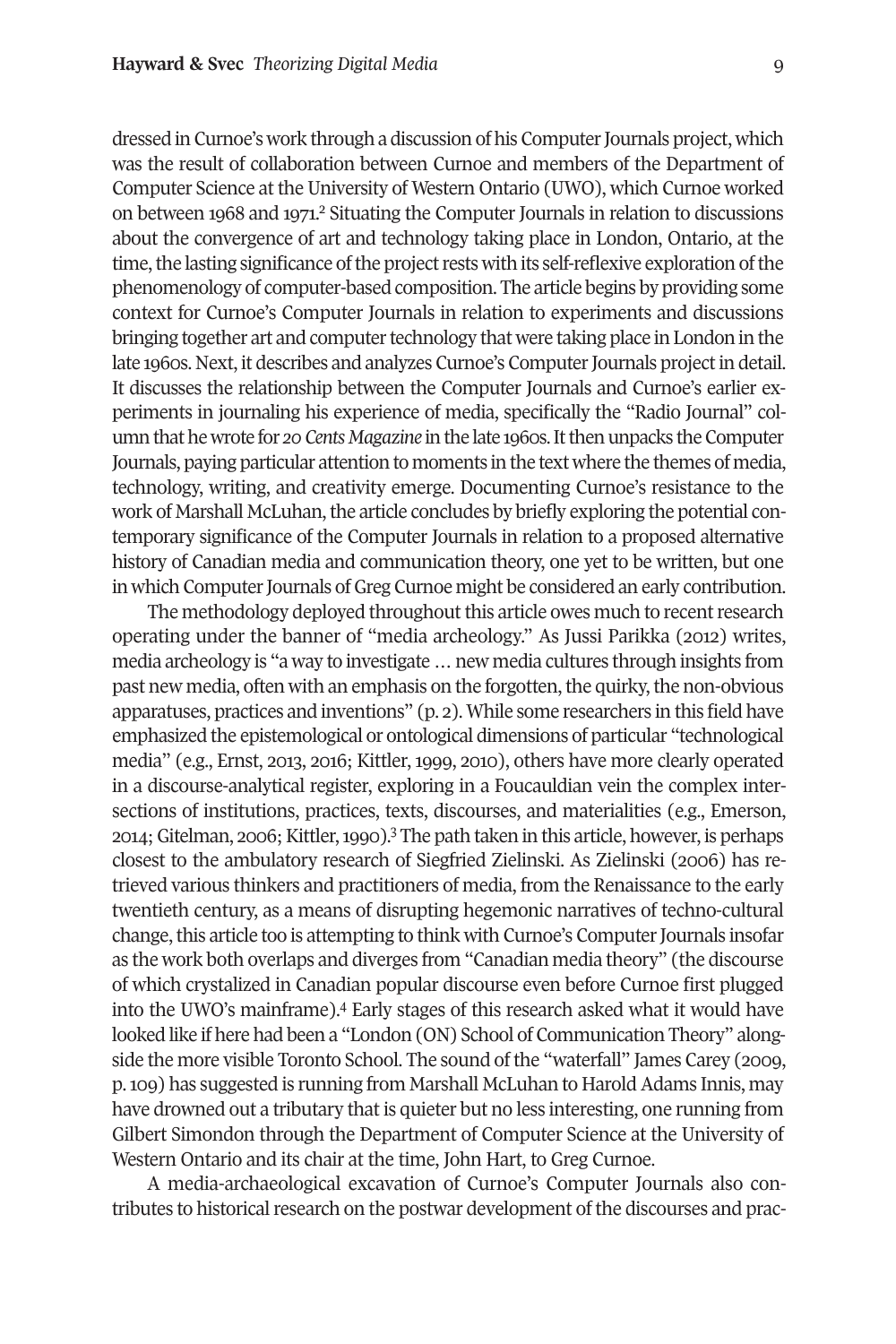tices relating to computation and "personal" computing more broadly (see Manovich, 2013; Streeter, 2011; Turner, 2006). For example, in *A Prehistory of the Cloud*, Tung-Hui Hu (2015) connects the origins of those forms of subjectivity that have flourished under the conditions of networked media—from the revolution in mainframe architecture that marked the shift from batch-processing, which handles tasks and programs serially,to time-sharing, which processes queries and commands form multiple users nearly simultaneously. For Hu (2015), this development in computer architecture supports the establishment of a new form of user subjectivity characterized by "intimacy and privacy" (p. 40). This intimacy, the term preferred by the engineers who pioneered these systems, refers to the new experience of receiving frequent and near immediate feedback from the system, whereas "privacy" captures the technical advances required to make use of a single computer simultaneously. According to Hu (2015), these emergent characteristics presupposed an economic logic of ownership and responsibility. A media-archaeological approach to Curnoe's Computer Journals, can help to expand and complicate the history Hu charts. The "intimate" and "personal" encounters found in Curnoe's Computer Journals project, also a product of the arrival oftime-sharing computer networks, bring into the foreground intersections between the phenomenological and the structural. Hu (2015) emphasizes the schematic and the structural in his account of the emergence of the interactive user, while Curnoe represents a different kind of user: one reflexively aware of the rich relationships between creative expression, media assemblages, infrastructural power, and subjective experience.

# **Computers, art, and London, Ontario**

Greg Curnoe and computer art made their appearance on the international art scene more or less simultaneously. *The Heart of London*, a group showcase for young artists from London, Ontario, that did much to draw attention to the city's art scene, opened at the London Public Library in September 1968 before touring across the country for nearly a year and concluding with a month-long run at the National Gallery in Ottawa in May 1969. Also in 1968, the *Cybernetic Serendipity* exhibition at the Institute of Contemporary Arts in London and *The Machine as Seen at the End of the Mechanical Age* at the Museum of Modern Art in New York, provided computer-based art with prominent and popular platforms in both Europe and North America. Closer to *The Heart of London* (at least geographically), there was a growing interest in computer art in Canada around the same period. Beginning in early 1968, Toronto-based computer scientist Leslie Mezei (1968) initiated a regular column in *artscanada* that ran until 1970 on "science in art in science in art in science …" (p. 39). A number of other experiments also started to take shape across the country, although there was little sense of a unified Canadian approach to computer-based art.In a discussion of Earle Birney's experiments with computer poetry at the University of Waterloo in the 1960s, Dean Irvine (2015) has remarked upon the appearance of "a much larger, if disparate and disconnected, avant-garde arts movement that performed visual and linguistic experiments with mainframe computers" taking shape across the country.

Despite the burgeoning interest in computer art among artists both near and far, *The Heart of London* drew upon markedly different trends in both style and subject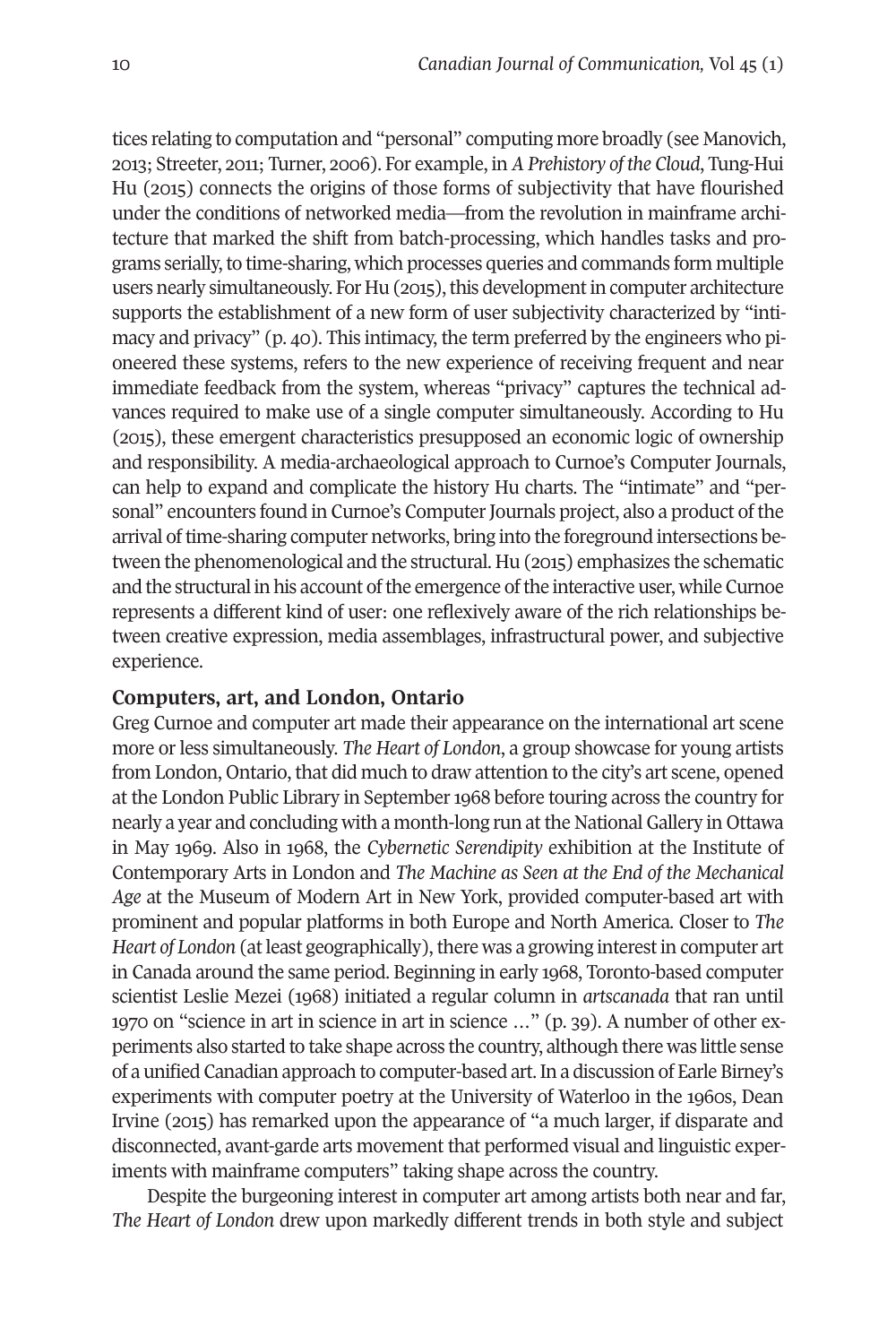matter from those usually associated with computer art. Influenced by pop culture and industrial aesthetics (but making no mention of computers or automation), *The Heart of London* stood a world away from the abstract images composed of gridded lines and smooth curves associated with early computer art. At the time, the collected pieces were described as "deeply personal and aesthetically individual" (Dault, 1968, p. 43), despite originating from the same geographic region and being described in relation to a shared cultural and artistic milieu. Highlighting the absence of abstraction as well as any engagement with recent technological innovations, Roald Nasgaard (2007) has commented more recently that, in contrast to emergent trends in conceptual art, "the work of these artists was largely representational and often Pop art-inflected but rooted in home-grown Canadian subject matter. At the other end of the technological scale, photography, film and video were the exciting new mediums" (p. 163). While the artists in London were in regular contact with artists and curators in Toronto, Vancouver, and elsewhere, there is no evidence that Curnoe and his colleagues were interested, or even aware, of events taking place elsewhere surrounding the growing popularity of computer art.

There is no record of Curnoe's initial reaction upon being approached by John Hart, chair of the Department of Computer Science at the UWO, about the possibility of collaborating. Founded in 1960, the Department of Computer Science at the UWO offered academic programs as well as providing administrative support for the university's computer needs, such as the automation of the payroll system (Hart, 1993). In 1968, the department in collaboration with the university-wide Computing Centre took a major leap forward in terms of technology with the acquisition of a PDP-8/i minicomputer and a PDP-10/KA10 mainframe, both manufactured by the Digital Equipment Corporation (DEC). It was the first PDP-10 in Canada, and only the fifteenth iteration of this model anywhere. The decision to purchase the DEC computers was the fruit of a major financial and institutional commitment to a campus-wide timesharing computer system based on a vision put forward by the head of the Computing Centre, George Lake. Indeed, both Hart and Lake cited the ability to access the system quickly and easily use teletype terminals that could be installed across campus as the deciding factor for purchasing the PDP-10 rather than comparable IBM models (Hart, 1993).

Over the next decade, the department focused its research in three areas: artificial intelligence, computer-aided instruction, and community computing (Hart,1993). The last of these areas is particularly significant, as the idea to invite local artists to work with the department can be seen as an extension of this aspect of the research already taking place in the department. However, it is also important to recognize how the offer made to Curnoe and other artists was a testament to the unique intellectual climate in the department in the 1960s, which Hart (1993) would later describe as a "peripatetic" ethos. In an interview conducted many years after his retirement, Hart (1993) recalled how "it was the department that walked rather than the individuals, although none of us exactly stood still. But we had a connection with philosophy that was important in another manner. During the sixties, we ran a seminar throughout the decade on cybernetics and general systems organized by Peter Denny in psychology, John Davis in philosophy, and myself."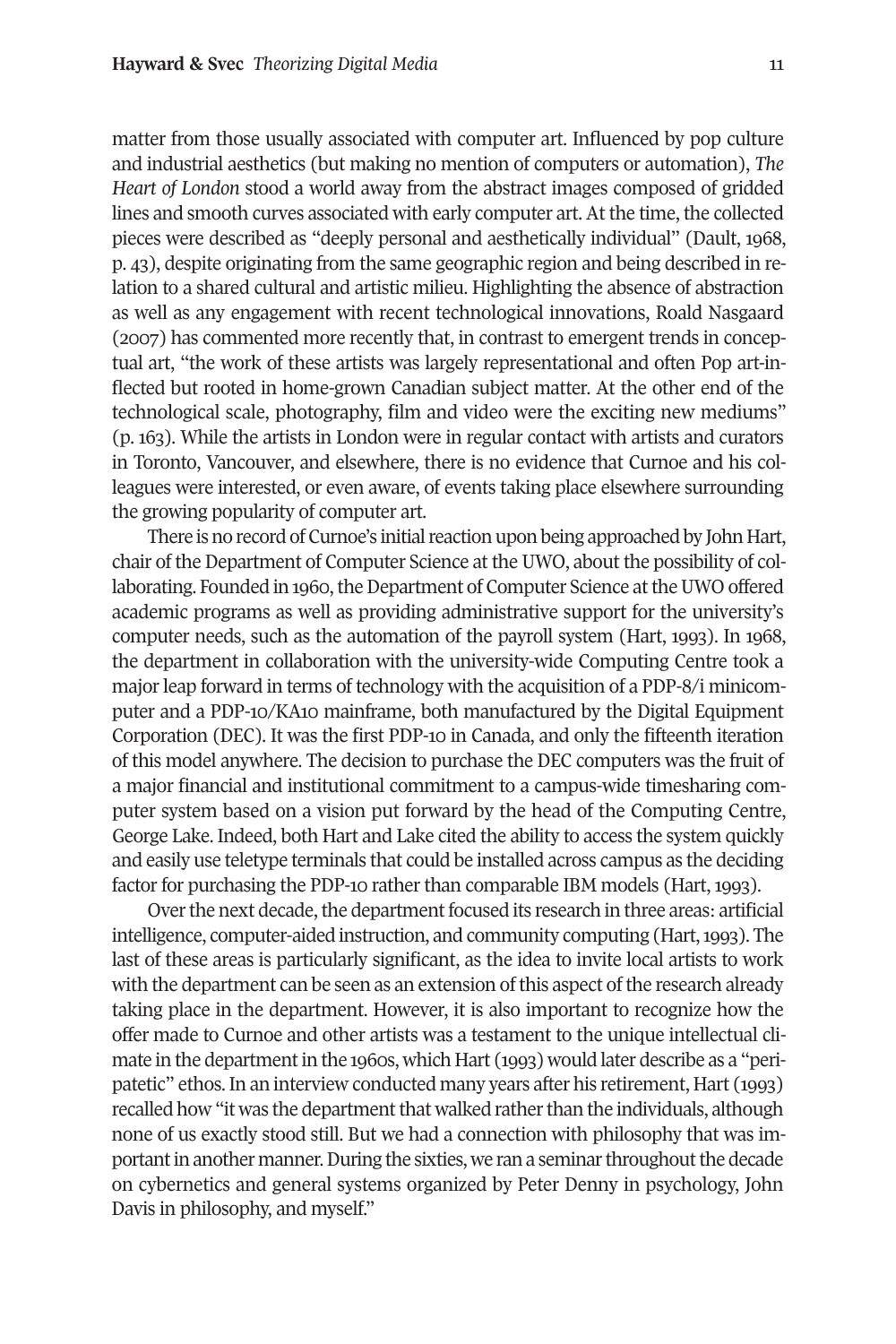It was as part of the department's wanderings that Curnoe and other local artists came into conversation with Hart and the other faculty. The artist Murray Favro (2016), one of Curnoe's friends and collaborators, believes that Suzanne Rivard-Le Moyne, then head of the visual arts division at the Canada Council, encouraged Hart to get in touch with members of the "downtown" arts community. Hart had been corresponding since 1965 with Rivard-Le Moyne's husband, an essayist and filmmaker turned assistant and speechwriter for Prime Minister Pierre Trudeau named Jean Le Moyne, on the subject of mechanology, a general science of machines (Thibault & Hayward, 2017). Hart's decision to build bridges with Curnoe and the other artists associated with the Region and 20/20 Galleries, both centres of activity forthe local art scene, was already taking shape following his decision to hire Keewatin Dewdney as a member of the department in 1968. Dewdney had produced a series of well-received avant-garde films in the mid-1960s, and while he focused his time primarily on research in computer science, he remained in contact with artists in London. Dewdney's father, Selwyn, had been an important influence on many of the city's artists, including Curnoe and Favr[o,](#page-15-4) as a teacher in the innovative arts program at London South Collegiate Institute. 5 Finally, Peter Denny, with whom Hart organized the inter-departmental seminar on cybernetics and systems theory, was also a frequent participant in the city's music scene as a member of the London Experiment Jazz Quartet, a group that occasionally performed with Curnoe and his fellow members of the Nihilist Spasm Band.

The initial interactions between Curnoe and Hart took place in the context of the occasional seminars organized at the university by the department. In late 1968 or early 1969, Hartinvited Curnoe and others artists to seminars on philosophy and technology at which texts relating to cybernetics, artificial intelligence, and philosophy were circulated. It was at these meetings that Hart introduced the group to the idea of mechanology, sharing unofficial translations of texts by Jacques Lafitte (1932) and Gilbert Simondon (1958) he had commissioned himself. There are references in the notebooks kept by both Curnoe and Favro from around this time indicating that Hart discussed Lafitte and Simondon atthese meetings (Curnoe,1969).John Hart's offerto collaborate appears to have grown out of the invitation to participate in these seminars.

# **Journaling media**

In its initial configuration, the Computer Journals entailed the composition of a journal consisting of stream-of-consciousness entries documenting Curnoe's thoughts and experiences. Curnoe input the entries (all in caps) into a simple teletype terminal, consisting of a keyboard connected to the mainframe; the terminals also had a paper roll that allowed forthe input to be printed, but no monitor or screen. The journal entries were then stored by the mainframe on magnetic tape, where other members of the university community could access them, provided they knew the file name under which they were stored.

Curnoe's decision to focus from the outset on text rather than something more visual might seem surprising given he is best known as a visual artist. However, there are a variety of factors that contributed to this decision. Although Keewatin Dewdney was teaching a course in computer graphics for the department at the time, there were technical limitations preventing the development of projects that encompassed sig-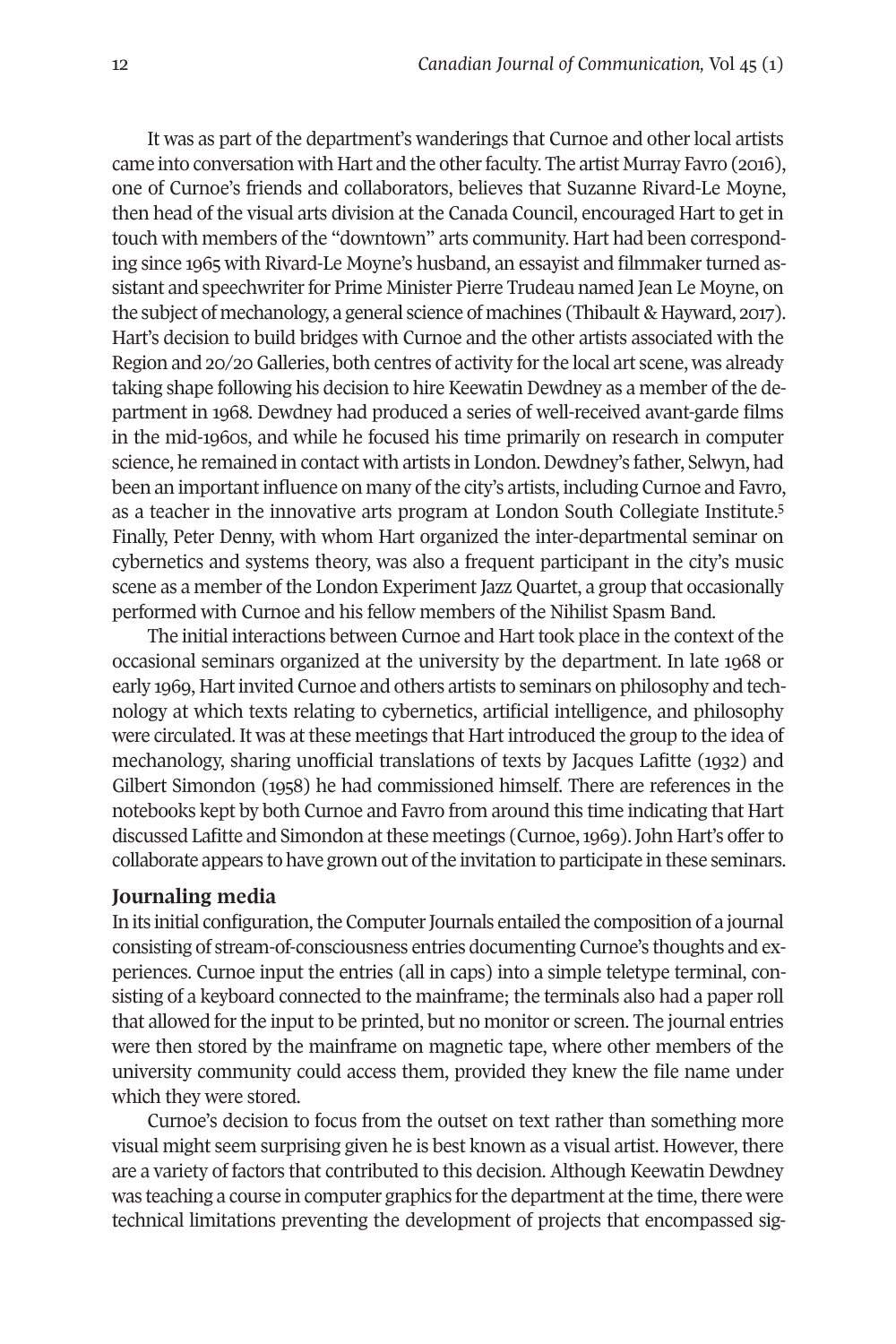nificant graphical components. For the first years of their collaboration, the PDP-10 was only equipped with a "storage tube"—a simple non-refreshing CRT screen—that was not capable of displaying complex images or animation (Dawdy, 2016). The teletype terminals used to access both the PDP-10 and the PDP-8 lacked a graphical display entirely. Murray Favro (2016) recalls proposing a project that required more substantial graphic capabilities and being told the computers at the university lacked the speed for such a complex task. This left Curnoe's project, which resulted in the Computer Journals, as the only one able to proceed, as itrequired significantly less computational power and fewer technical resources.

However, the decision to focus on text should not be seen as entirely determined by the capacities of UWO's technology at the time. Curnoe also viewed himself as a writer throughout his career. As Curnoe (1981) describes himself in the video documentary *Greg Curnoe*, "I'm a painter … and a writer. … I don't just do paintings. I do write and I do play in a band." Indeed, acts of inscription and publication have a privileged place in Curnoe's worldview and artistic practice; an obsessive documenter and transmitter, it was through his personal journals that Curnoe developed an understanding of the relationships between himself and his environment. Fragments of text from his journals were often used to supplement images and collages in his paintings (Museum London, 2011). He also wrote a series of articles for a local artist-run newspaper called *20 Cents Magazine,* which evolved from an occasional column about music into a regular series entitled "Greg Curnoe's Radio Journal." The "Radio Journal" columns are a significant precursor to the Computer Journals project in two ways: first, they are Curnoe's first experiments with the journal as a mode of capturing his personal experiences for public circulation; second, they are among the first examples of his writing in which he turns his attention to media as a consistent topic of reflection.

In their conception and execution, the "Radio Journal" pieces build upon his lifelong desire to blur, through communication, distinctions between "high" and "low" in the fields of art and culture. As Cholette (2016) has observed, Curnoe's position on cultural hierarchies is similar to Raymond Williams' insistence that we consider "culture" not only an elite domain but was rather a "lived phenomenon" (p. 51). Along these lines, Curnoe's most consistent contribution to *20 Cents Magazine* deals not with Continental philosophy or trends in international art but with the popular music that constitutes the lived fabric of daily existence. Curnoe discusses good pop music, bad pop music, classical and jazz, French jongleurs, the radio stations across southwestern Ontario, his family life, his immediate surroundings—all of which are rendered, in the public sphere, as significant elements of his world. This blurring was accomplished in both content and form, for "Greg Curnoe's Radio Journal" also offered Curnoe a public venue through which he could hone his approach to stream-of-consciousness writing that foreground the mediated environment. The reader seems to be sitting with the writer in real time as he absorbs the media-cultural ecosystem around him:

"Lady Godiva" — Peter and Gordon A Novelty Song. I'm sure I will be hearing more like it today. It has that 20's sound like Guy Lombardo's sax section. I don't like it. Peter and Gordon have always been pretty mediocre.

Owen is crying loudly. He drowns out this one, which is just as well.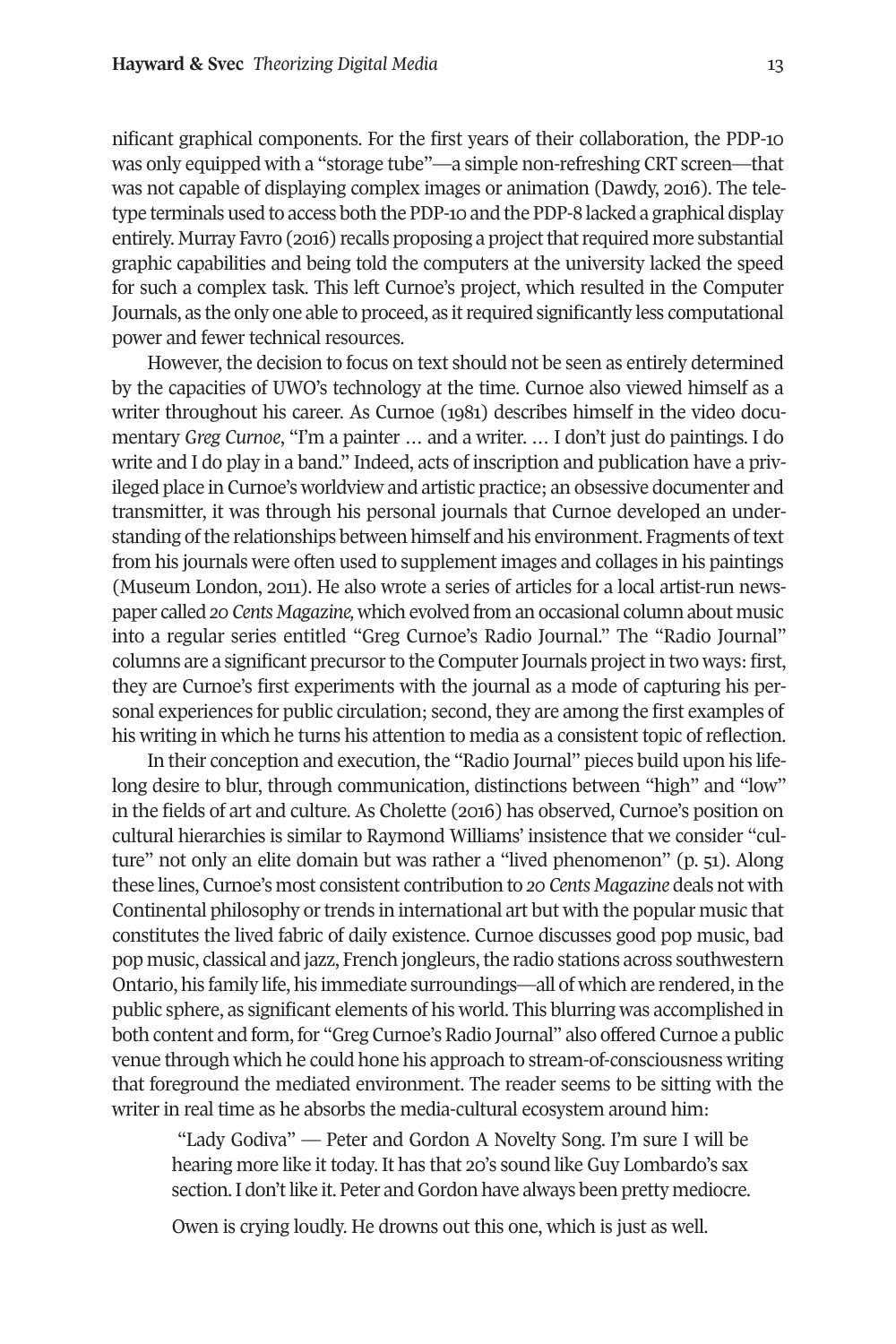I bought the first Shangri-Las album this week. It was disappointing with the exception of "Remember, Walkin' in the Sand," which I think is a great song. (Curnoe, 1966b)

At other times during the column's run he gets even more experimental: fragmented sentences and disjunctive syntax begin to evoke a consciousness in flux. He borrows the techniques that belong to the broader field of countercultural journalism, as in the writing of Tom Wolfe or Lester Bangs, to place the subjectivity and situated-ness of the critic on full display (see Lindberg, Guðmundsson, Michelsen, & Weisethaunet, 2005). Hearkening back to the Beats and in particular to Jack Kerouac's romantic typewriting, there is a sense sincerity (which is to be sought after) involves pouring it all out onto the page, thereby striving for "immediacy" (Bolter & Grusin,1999). [6](#page-15-5)

Despite the apparent drive for the sincerity and immediacy of transparency, Curnoe also takes care in his "Radio Journal" to highlight the various windows and channels that inflect and interrupt his reception of experience and information, in other words to meditate on hypermediacy (Bolter & Grusin,1999). Across the articles, his exposition moves from the radio apparatus itselfto the particular stations on which he listens to the song(s) and his impression thereof. A piece from 1966, for instance, begins by naming not a song or album butthe particular machine through which this listener is accessing the ether:

September 23 - Studio Radio (Old Philco Painted blue)" CKLW - By the Hair of my Chinny Chin Chin (Sam the Sham) — terrible. Mr. Dyingly Sad — fair but draggy, the usual teenage selfpitty. … Devil with the Blue Dress (Smith Ryder) — much the same as his version of "See See Rider", a colage of other rock phrases and styles. Mitch Ryder is frantic. You can tell it is him — he insults Little Richard — a poor record. CHLO — 96 Tears (? and the Myster-Ians) — a drag but the lyrics are "Funny". How to get back at a girl by crying. (Curnoe, 1966a)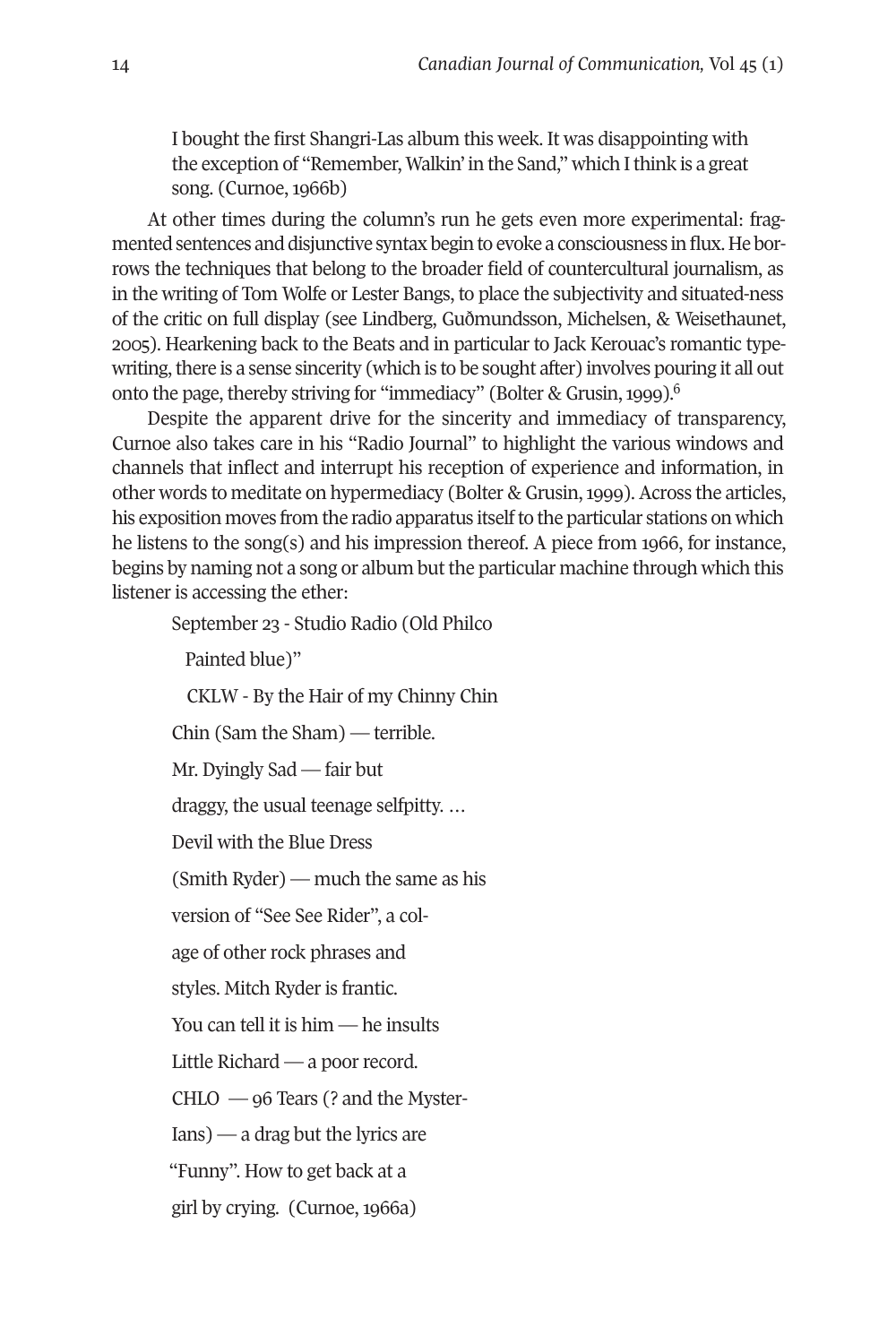Sounds, recordings, experience, judgements, and institutions/apparatuses (radio stations) are collapsed together into a single field of vision or, more exactly, into a single field of audition. Curnoe reviews not only the music or the performance per se but the entire environment in which the music is resonating, phenomena inscribable through the speed and propulsive aesthetic of the typewriter (Wershler-Henry, 2005). Although Curnoe's relationship to his writing tools will shift as he begins to compose with and on digital machines, his desire to document his relationship to the media environment (on both local and global scales) would continue to serve as the foundation for the Computer Journals project he initiated in mid-1968.

#### **The Computer Journals**

Despite its simplicity, it is perhaps surprising that Curnoe was able to pursue the Computer Journals project, given the cost of experimenting with open-ended streamof-consciousness writing at a time when access to computers was limited and expensive. But Curnoe likely found a willing audience for such modes of expression when he first proposed the project to Hart. Through his conversations with Le Moyne, Hart had come into contact with the idea of the reverie, as developed in the later writings of Gaston Bachelard (1971). Bachelard saw the reverie as a mode of writing in which the mind was left to drift upon the sensations it encountered, producing a written account of experience less constricted by the structures of scientific reason. Inspired by Bachelard's attempt to produce a poetic account of the material world, Le Moyne worked intermittently on a project he called the *Itineraire Mechanologique* (Mechanological Itinerary) beginning in the mid-1960s, which he hoped would become a book-length essay that would document his experiences of technology since his youth in Montréal. Not unlike Curnoe's "Radio Journal," these technological reveries drew upon sound, touch, and sight in order to fully evoke the transformative role technical objects played in the formation of subjectivity (Thibault & Hayward, 2014). Hart's interestin Le Moyne's reveries is evident in his decision to adopt this method himself when writing about mechanology in a lengthy text he would later share with Curnoe, a document Hart found among the papers in Curnoe's studio at the time of his death (Hart 1969).

It is difficult to provide a coherent and comprehensive analysis of the Computer Journals as a collection of texts because of the frequency with which they shift between topics. It is also not clear if there exists a complete collection of the entries Curnoe made during his time working with the computer science department. To make sense of the project, it is helpful to outline the project's development both in terms of chronology as well as how the project's structure evolved over time. The first entry into the journal was made in June 1969, and the project was completed (or abandoned) in the summer of 1972. Initially, the project entailed Curnoe visiting the labs to make entries. These visits mostly occurred during the summer break, likely because this is when the computer was not in high demand from students or faculty. At Curnoe's request, he was allowed to make use of a terminal in Hart's office beginning around April 1970. In 1971, plans were put together to install a rented terminal in Curnoe's studio at his home on Weston Street.

The move to an off-site terminal coincided with a number of significant changes in the project. First, due to the complexity of scheduling access to the timesharing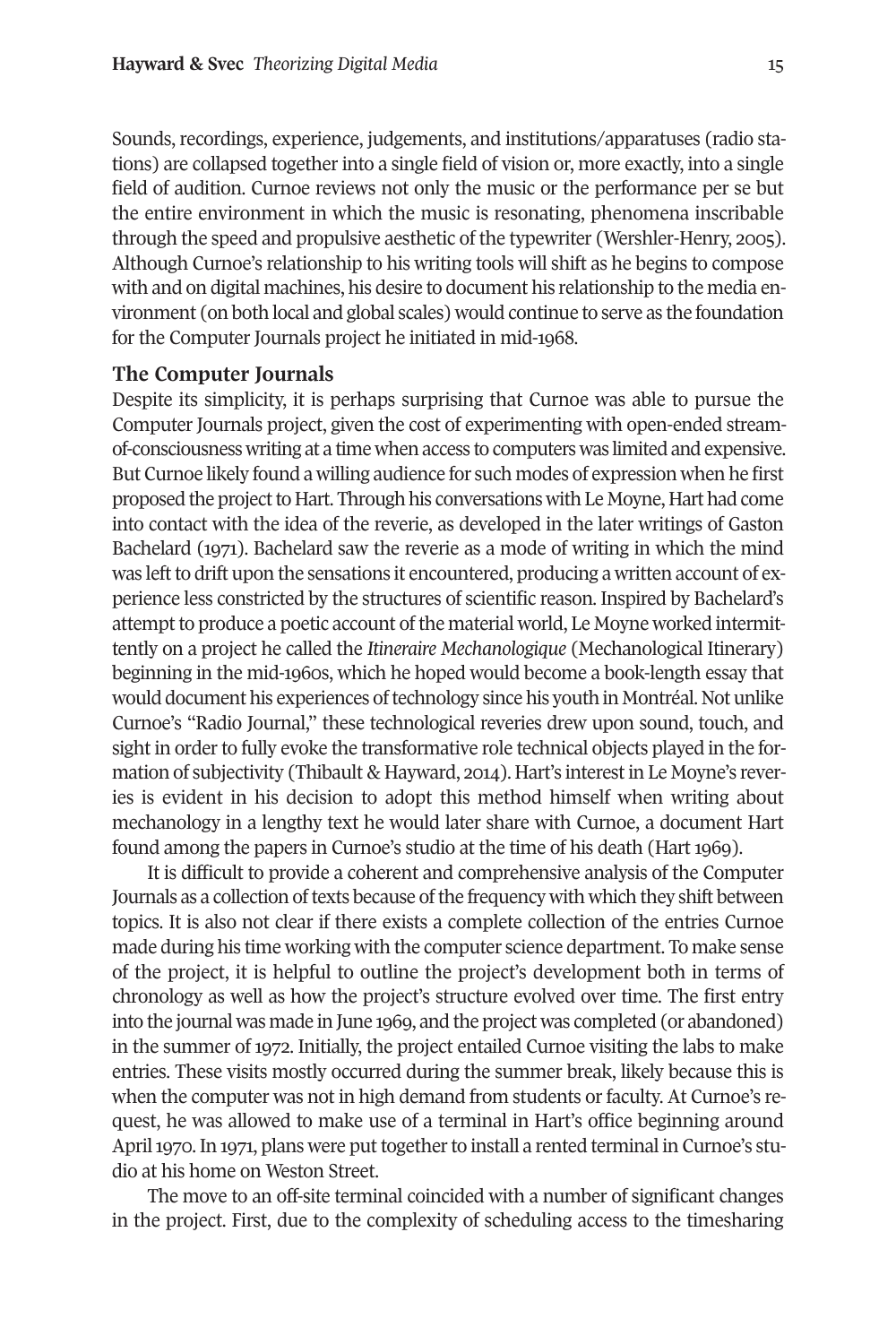mainframe for a terminal located off campus, the project was transitioned from the PDP-10 operated by the university Computing Centre to the PDP-8, which the computer science department operated. At more or less the same time, conversations between Curnoe and the department's programmers, Mike Dawdy and Bill Fraser, lead to the project being expanded beyond a collection of texts stored on the university's computers. Based on an idea initially proposed by Fraser, Dawdy and Fraser designed a program that would both record Curnoe's entries on the department's computer and allow them to be accessed remotely, repeating the entries back with the same cadence of keystrokes as Curnoe initially entered them. The code for the computer program, written by Dawdy, has survived in the archives, but there is no record of where the memory tapes Curnoe used for the project are today.

Over the course of the three years Curnoe worked on the project, the Computer Journals evolved from an attempt to translate Curnoe's practice of writing the "Radio Journal" column to a new medium into a project exploring the phenomenology of computer-based composition. Portions of the journals were shown as part of the influential conceptual art exhibition *45'30"N – 73'36" W* organized by Gary Coward, Bill Vazan, Arthur Bardo, and Zoe Notkin, which took place at the beginning of February 1971 in Montréal. For the exhibition, the journal entries were simply printed out for display and there was no indication of the more elaborate computer project that Curnoe, Fraser, and Dawdy were already working on at the time. The show's emphasis on the process of creation, however, provides some indication that Curnoe was already thinking about the project in relation to the process of composition. Indeed, the later stages ofthe project expand the focus on the process,ratherthan the product, of computer-based composition. This is a theme he frequently discussed in the Computer Journals, and it is echoed in the attempt to recreate the temporality of composition. Throughout the project, Curnoe presents his experience of the computer as a medium that is at once empty, open, and highly restrictive. In this way, he speaks to the contradictory status of computers as providing a new means of expression while also being extremely rigid in their modes of access.

Although this would not become the focus of the project until a year later, the temporality of composition emerges as a theme in even the earliest of Curnoe's journal entries. Initially, this involved Curnoe's account of the dead time of sitting, staring blankly in front of a terminal (at the time, still a relatively novel and rare experience). In contrast to the "Radio Journal" columns, where the rhythms of both radio and daily life seem to give structure to his writing, the amplified awareness of the microscopic particularities of the local that resulted from his encounter with mainframe computing often brought about only silence. In an early journal entry written in August 1969, Curnoe turns his attention to the place in which he now finds himself, offering a brief description of the organization and orientation of the terminals in the computer lab:

INTERESTING. THE ROOM IS LIKE A NEW INSTITUTIONAL BATH-ROOM. THE ATMOSPHERE IS VERY IMPERSONAL. NOT LIKE BEING IN A BUS, TRAIN, OR ACAR *[sic]* OR PLANE. THERE ARE NO WINDOWS. SO I HAVE NO REFERENCE TO ANYTHINGASIDE FROME *[sic]* HUMANS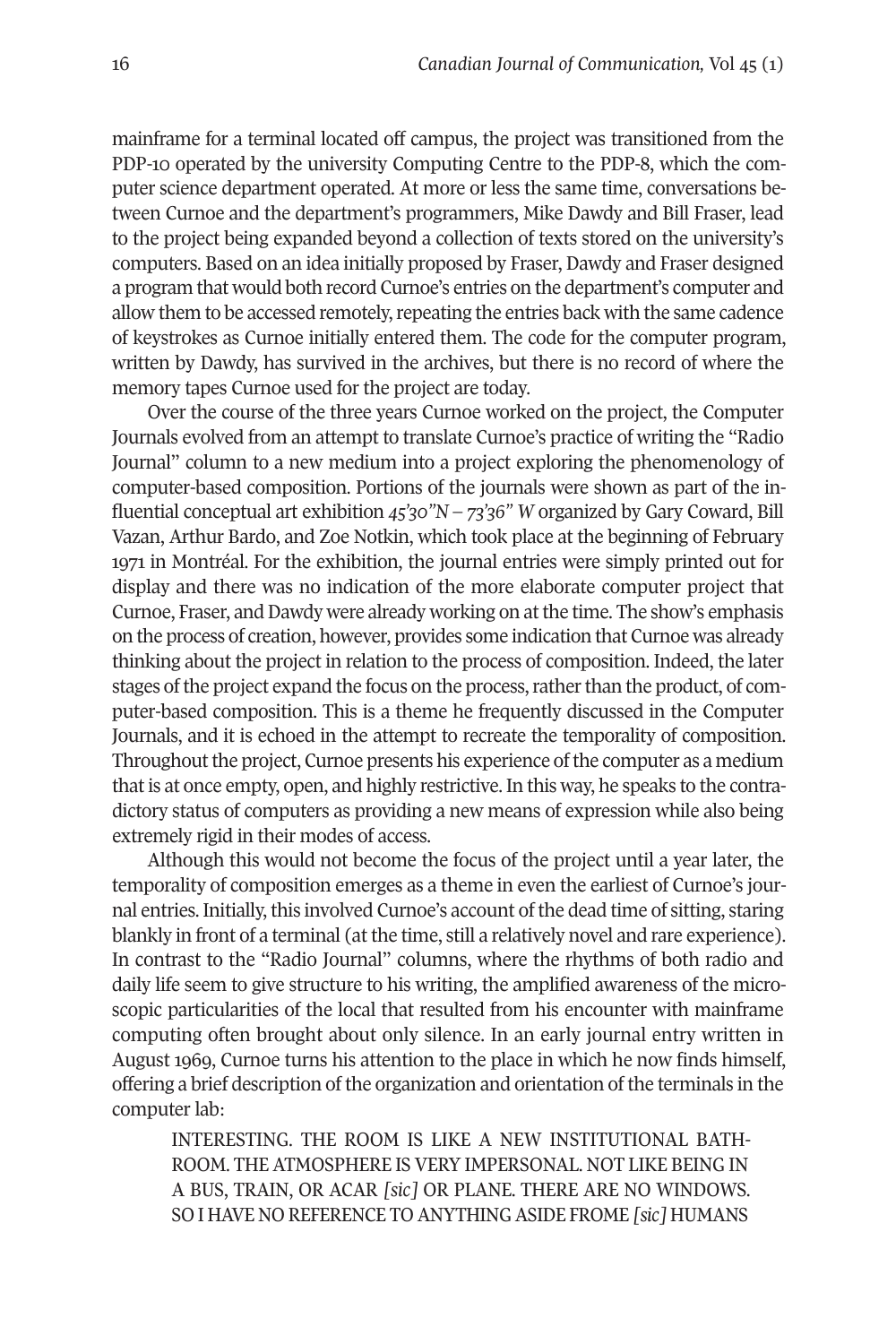# AND MANUFACTURED OBJECTS. JOHN HART MENTIONED A SIMILAR THING A WHILE AGO. IT MAKES IT HARDER BECAUSE I HAVE TO BRING IN EVERYTHING FROM ELSE WHERE. ALMOST. (Curnoe 1969d)

In the same entry, he goes on to note the complications of writing in the lab. Having come prepared, his inspiration faded at the terminal,

I HAD A LOT OF STUFF GOING ON IN MY HEAD BUT HAD TO WAIT TO GET A TERMINAL. WHEN I GOT HERE … I STILL HAVE SOME OF THAT CRAP ABOUT COMPUTERS IN ME. ABOUT HOW IMPRESSIVE THEY ARE. ETC. MAINLY NOT BEING AT EASE. (Curnoe, 1969d)

Indeed, one of the most frequent themes Curnoe struggled with and documented in the Computer Journals is his perception of the dead time that fills the process of composition on the new medium. While he does not articulate the connection between this experience and a broaderinterest in the experience of temporality resulting from the new medium, he begins to pay greater attention to it as the project continues. On July 25, 1969, he writes that he has started to bring a stopwatch with him to the lab and is going to record the time he spends writing the journal.

This engagement with temporality was only one aspect of the project's engagement with the conditions of composition. The importance of time was supplemented throughout the project with an interest in the relationship between place and technology, amplified in part by Curnoe's attemptto flesh out how the new medium might be affected as it moves through space. Initially, the computer lab appears as a nonplace, inhibiting his compositional practice. Yet, this relationship between place and composition is further explored as he is granted permission to use terminals outside of the lab. Even before this is made available to him, Curnoe is taken with the possibilities presented by these new conditions of composition. In one lyrical sequence from very early in the journals, he develops what place might mean for the computer's capacity to capture information:

THE POSSIBILITY WAS ALSO MENTIONED ABOUT PUTTING TELETYPE IN JOHN'S OFFICE BY THE WINDOW. WOULDN'T IT BE GREAT TO BE OUT IN THE COUNTRY SOMEWHERE WITH APORTABLE PHONEAND A KEYBOARD LIKE THIS, WOULDN'T IT BE GREAT TO HAVE A MA-CHINE LIKE THIS CONNECTED TO A TAPE RECORDER OUT IN A FIELD, WOULDN'T IT BE GREAT TO HAVE THIS MACHINE CONNECTED TO A TAPE RECORDER DURING A VERY PERSONAL MOMENT, NEAR YOU, LIKE WHEN YOU ARE FUCKING. WHAT EFFECT WOULD THIS HAVE ON THE MACHINE AND WHAT EFFECT WOULD IT HAVE ON SOMEONE WHO CAME ACROSS THIS INFORMATION IN THE CORE, I'M GETTING EXCITED ABOUT THE WAY STUFF IS COMING OUT OF MY HEAD RIGHT NOW. (Curnoe, 1969b)

It is a way of approaching writing on the computer that clearly stuck with him, as he would return to it a year later, mentioning it in one of his "Radio Journal" pieces. Perhaps referring to an encounter that took place at one of the reading groups organized by Hart on the UWO campus, Curnoe (1970) writes,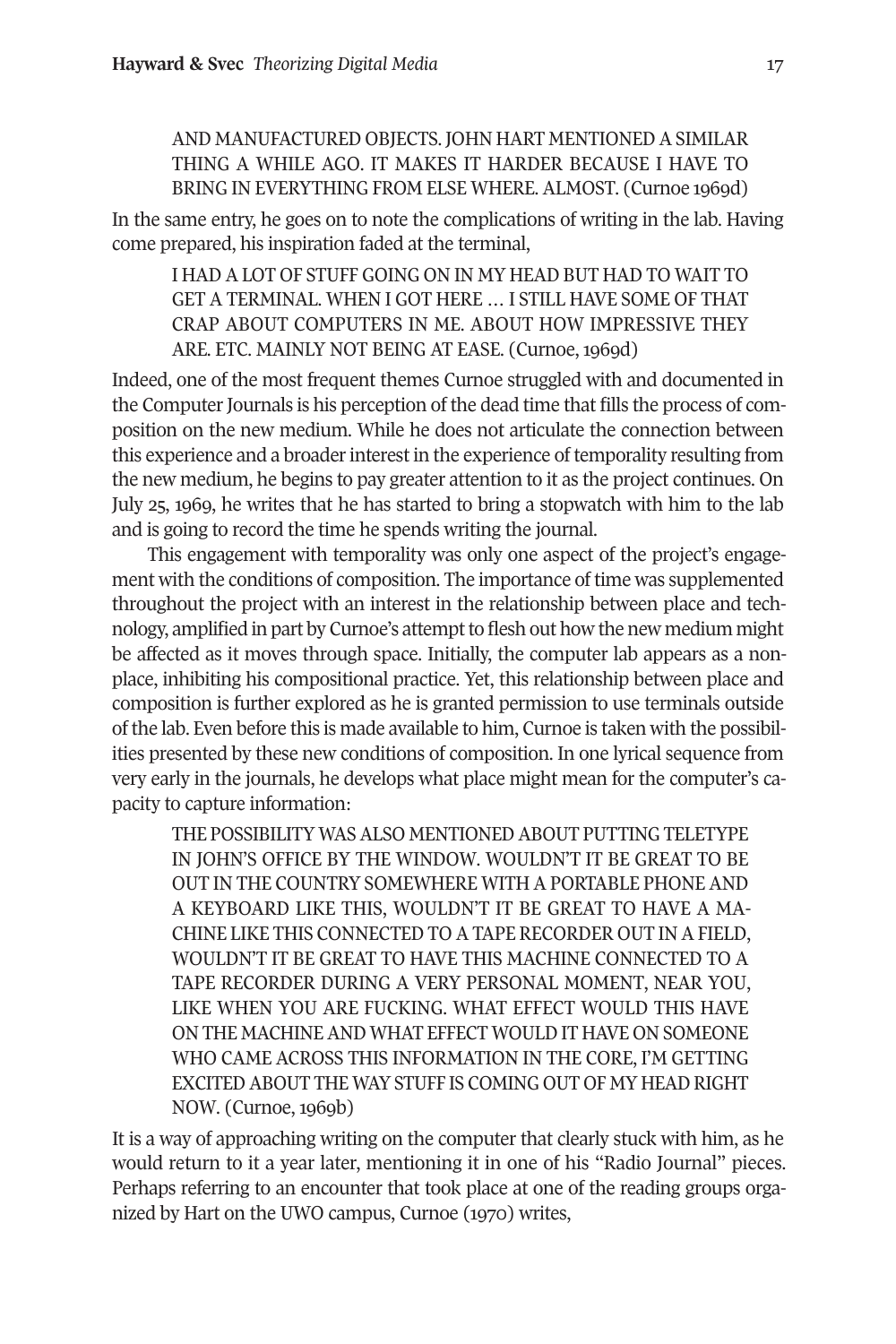[O]ne of the geographers at Western feels that computers with remote terminals — which will enable people to work and be educated at home etc. will hasten decentralization. ... I am going to get ahold of the portable terminal when they get it at Western computer sciences dept. and use it at home — or at Huey's Restaurant near his payphone to send in my journals. Place is important and one place is as important as any other.

The development of this theme in Curnoe's Computer Journals is not unrelated to his interestin regional culture.If much of his artwork throughout his career was dedicated to preserving and acknowledging the significance of the cultural specificities of London and its surrounding area, this emphasis on the grounded nature of composition that might result from the new medium is a logical extension of this position.

However, as with Curnoe's regionalist politics, the emphasis on the local was not separate from a broader critique of the hierarchical structures of "culture" within which such regional specificities were marginalized or made invisible (Cholette, 2016). While his interpretation of the geographer's remark was optimistic in the "Radio Journals," he had approached the claim a year earlier with a less positive outlook with a less positive outlook. At times toying with the hopes of the emergent techo-libertarian ethos taking shape at the time around computers (see Barbrook & Cameron, 1996; Turner, 2006), Curnoe was also nonetheless concerned about the unexpected threats such decentralization might cause. In a journal entry from December 9,1969, Curnoe connects decentralization to the inequalities of art world, writing:

THIS ALL RELATES TO THE GEOGRAPHER'S REMARK ABOUT HOW COMPUTERS WILL LEAD TO MORE DECENTRALIZM … AS IN THE CASE OF THE NEW YORK ART IM TALKING ABOUT, IT MEANS THE COMPUTER WILL BE IN NEW YORKANDANYONE IN THE STICKS CAN FIND OUT WHAT TO DO IMMEDIATELY, AND ANYONE IN THE STICKS CAN DO AND PUT INTO CIRCULATION HIS WORK IN NEW YORK RIGHT AWAY WITHOUT GOING THERE, WHICH WILL IN TURN MAKE THE HIERARCHY MUCH STRONGER. (Curnoe, 1969e)

Curnoe grapples with the new cartographies of power that might be instantiated through the "global village," which for McLuhan (1964) was to bring about the erasure of space and the collapsing of distinctions. For Curnoe, decentralized networks might instead reinforce existing hierarchies.

In the second phase of the project, Curnoe was able to rent a home terminal, essentially a customized teletype machine, from Bell Canada and connect it to the mainframe on the UWO campus using a dedicated telephone line. He saw this as bringing the project closer to the rhythms of his daily life as it was no longer necessary to travel to campus and struggle with the crowded lab in order to make entries into his journal. However, the move to his studio did not result in the naturalization of the new medium, as it rather brought into focus how the new form of networked communication with which he was experimenting was already implicated in the complexities of communication power in Canada. Complaining about the arrangement with Bell for the home terminal, Curnoe writes: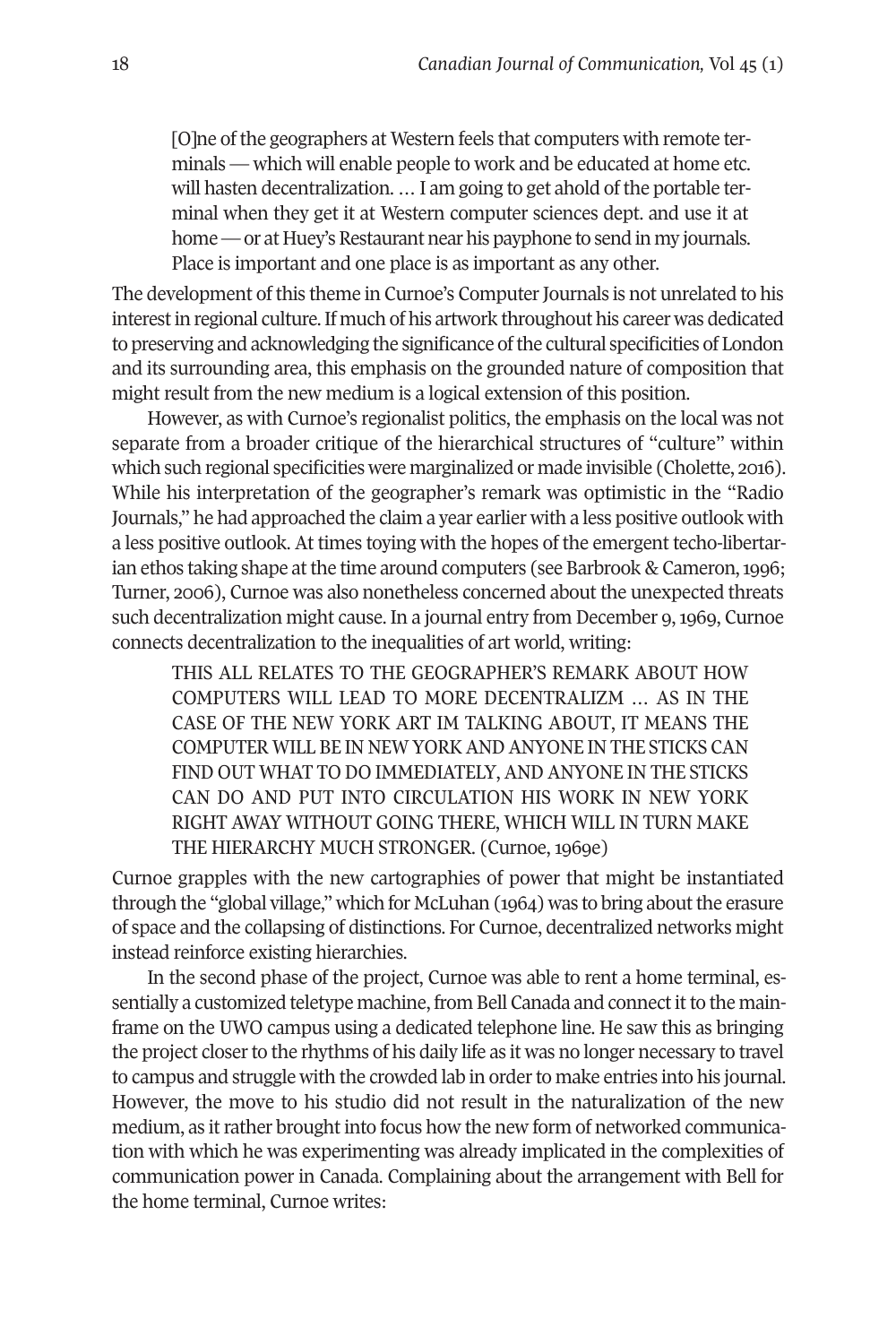THE FACT THAT BELL REFUSED TO SUPPLY AN EXTENSION CORD OR OUTLETS AND THE FACT THAT BELL OWNS THIS MACHINE BRINGS UP A LOT OF QUESTIONS FOR ME; WHEN THIS MACHINE IS GIVEN BACK TO BELL, WHAT HAPPENS TO THE CORE.? *[sic]* WHO HAS AC-CESS TO THE CORE RIGHT NOW? CAN BELL FROM ITS HEAD OFFICE IN THE STATES RETRIEVE ALL THE INFORMATION CONTAINED IN THIS MACHINE? AM I UNWITTINGLY PLACING MYSELF AT THE MERCY OF BELL CORP? (Curnoe, 1969c)

For Curnoe, digital writing is not something that happens above material structures; it is always already embedded within them. Yet, despite his sensitivity to economic imperatives and geo-political forces and his general anxiety about corporate control, Curnoe (1969) nonetheless remains committed to the opportunities afforded by digital writing systems:

I HAVE NO COMMITMENTS TO THIS SYSTEM IAN [sic]IAM WORKING WITH AN ITS POSSIBLE I BELIEVE TO USE THIS MACHINE IN SUCH A WAY THAT THE INFORMATION PLACED IN IT BECAUSE OF ITS CON-TENT TENDS TO CHANGE THE NATURE OF THE MACHINE AND OF BELL. THAT'S WHAT I'M DOING RIGHT NOW. (Curnoe, 1969b)

Curnoe was not entirely constrained by the political or technical limitations of his new writing assemblage. On the contrary, he enacts through his practice the mutual reciprocities and influences that might be occurring between the artist-writer and the machine. In the face of his sensitivity to the terrors and structural dynamics latent in informational assemblages, Curnoe seems determined to have fun with his new companions in thinking.

It is through this interest in transforming the machine that he comes to focus on the nature of writing with and on digital machines. In the lab, his attention is drawn toward the presence of the mainframe itself, but not in terms of its capacity to complete complex computations so much as the sensorial experiences that accompany it. At one point, attending to the sounds and tactile experience of the PDP-10, Curnoe (1969c) writes,

THER IS A VERY INSISTENT NOISE FROM THE MACHINES IN HERE SOMETIMES A RAPID CLICKING, I LIKE THE FEEL OF THESE KEYS BET-TER THSAN THOSE ON MY TYPEWRITER, THERE IS A GIVE TO THEM AND YOU SENSE THE OTHER PROCESSES THAT FOLLOW YOUR PRESS-ING THE KEY, BEYOND THE PRINTED MARK ON THE PAPE [sic].

Elsewhere, it is the interface with the terminal that draws his attention. The teletype terminal used for inputting text into the system brings other writing technologies he was using at the time—specifically the large font typewriter he had started to use in transcribing his daily journals—into consideration, as he describes how they have subtly shifted his ability to make words: "IT IS INTERESTING THAT SINCE BUYING THE TYPEWRITER I AM LESS CONCERNED ABOUT SPELLING MISTAKES LIKE THAT ONE 8 WORDS AGO" (Curnoe 1969e). Digital culture would eventually be characterized, if only at the level of myth, by usability and individual expressivity (Bolter &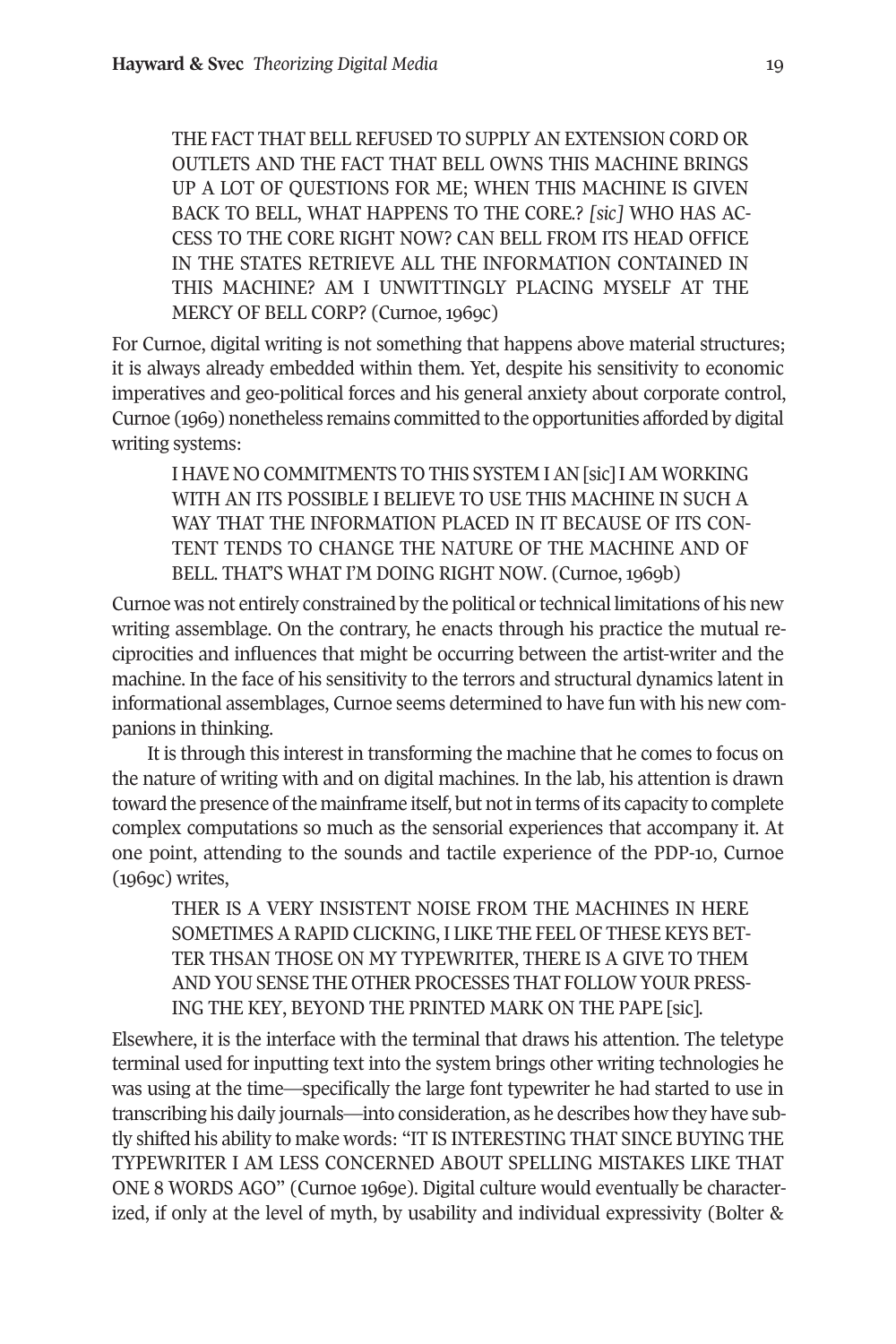Grusin, 1999; Turner, 2006). For Curnoe, however, it was a complex mix of new possibilities and clear constraints.

### **Conclusion: Curnoe contra McLuhan?**

The Computer Journals is unique in Curnoe's œuvre; he would not explicitly make use of digital tools in his art practice until much later in his career, when he used early database technology to manage information a part of the Deeds project researching the history of the lot his London house was located on (see Ernst, 2016). Nonetheless, the Computer Journals is certainly an early example of computer-based textual composition, beginning several years before other documented attempts to write or publish materials composed on digital platforms, according to Matthew Kirschenbaum's (2016) history of word processing. And in the history of "computer art" in Canada a sorely under-researched topic—the Computer Journals differs in its attention to the interface between human users and automated computation because it is not so focused on the aesthetic potential of increased rates of computation, which were the defining quality of many early experiments with computer-aided visual and textual composition at the time (Higgins & Kahn, 2012). Curnoe's Computer Journals thus provides an early record ofthe process through which forms of subjectivity, informed by older media such as typewriting and radio listening, were reformatted as "user" in relation to the computer. These elements are important not simply because of the way they would be subsequently incorporated into the social and technological logic of contemporary capitalism (cf. Hu, 2015), but because they capture those ephemeral aspects of experience that are not usually accounted for in discussions of the history of computing.

However, it would be a mistake to reduce Curnoe's Computer Journals to raw material for retrospective theorizations about the emergence of digital culture. Curnoe himself engaged in an attempt to account for his experience of media and technology during these years, and his ideas about technology and art developed by means of a productive tension with the widely read publications of Marshall McLuhan (1964, 2011), even if the Londoner's work lacked the disciplinary references and rhetorical tropes of "media theory." Indeed, influenced in part by the ideas of Simondon (1958) and Lafitte (1932), which Curnoe was exposed to by Hart, Curnoe's understanding of technology drifts from the implicit dialectic between human and machine that shapes McLuhan's (1964) theorization of media as extensions of the human. For Simondon  $(1958)$ , this culminated in ideas about the "technical milieu,"  $(p. 64)$  which viewed humans and machines as part of a single continuous system informed in part by the contributions of cybernetics and systems theory. The Computer Journals, with its interest in the experience of being with (and interacting with) the computer, is suggestive of Curnoe's attempt to interact with the computer as a distinct being in a way that does not immediately default to the humanist dialectics that characterize McLuhan's (1964) theorization of media. The computer is that thing you bring with you to the diner, into the field, but it is not something you can control.

This way of thinking about technology is outlined in a video from 1971, filmed while Curnoe was a member of the Toronto-based Video Ring collective (Hayden, 1971). The footage shows Curnoe and fellow artist Favro alongside Toronto-based artist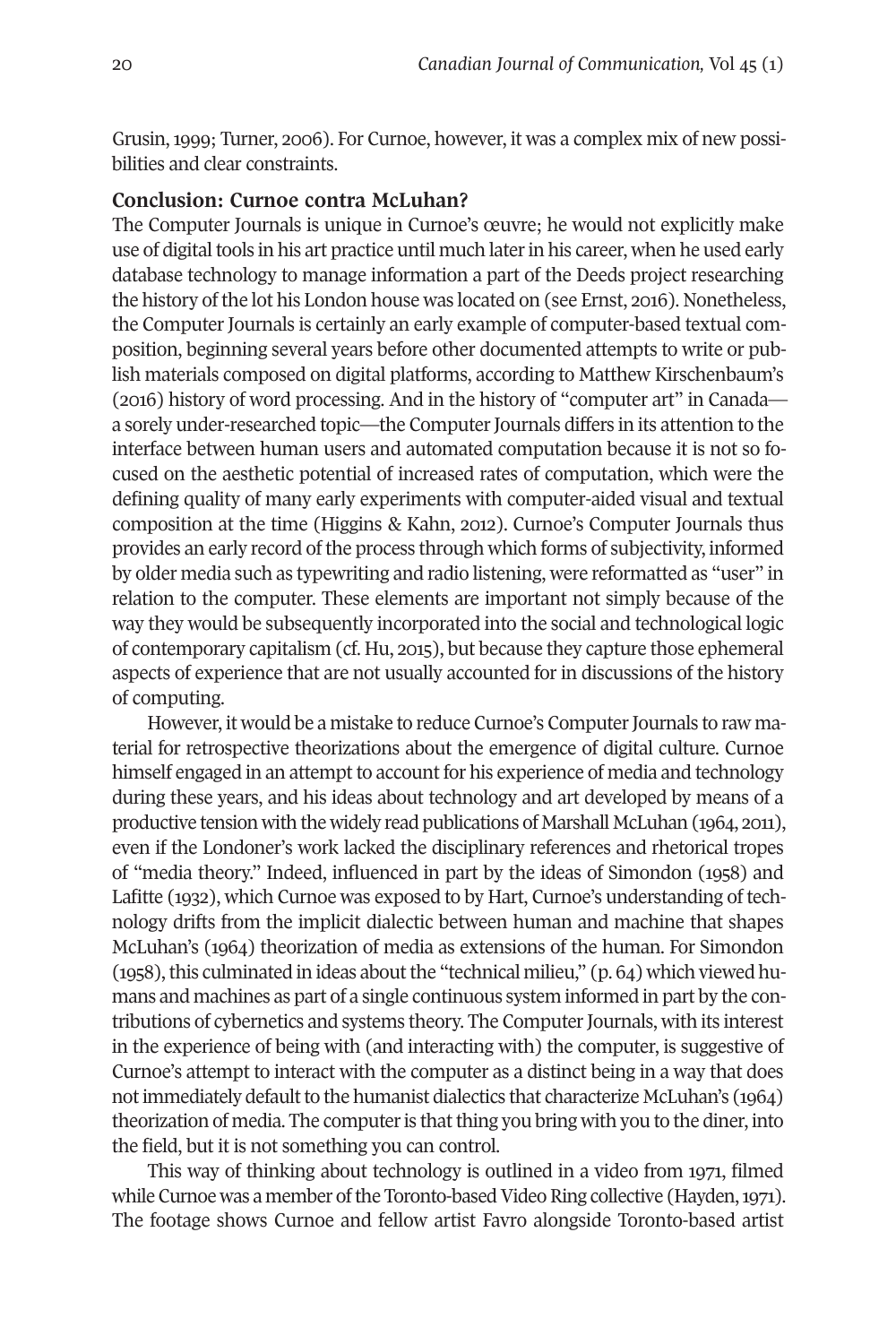Michael Hayden and the publisher and poet Victor Coleman. Prompted by Hayden (1971), who puts forth the claim that our technologies reflect ourselves back to us, Favro interjects: "I think that this is what mechanology is about. That's the common way of looking at things. And that there is a different way." Responding to Favro's comment, the others use the example of the camera to reiterate the claim that technology is an extension of our faculties, showing us what we would not otherwise be able to see, extending human vision. Curnoe, with a mixture of conviction and provocation, responds to the comment by building on Favro's earlier remark: "See that's the thing. I think that there's another way of looking at machines and technology. And Murray's saying the same thing. And it's that I don't think that technology is necessarily always a self-portrait. And I don't think that that is the most important thing going on. There has to be another vantage point from which you could look at it." Favro adds, "And that's to look at the machines as if they're phenomena" (Hayden, 1971). Curnoe takes the point further, "That's right. Something that's happened" (Hayden, 1971). Favro concludes, "It's like looking at a tree or looking at anything. You look at it as having its own characteristics rather than an extension of yourself. Not seeing the human qualities, but seeing its own qualities" (Hayden, 1971).

Building on what might be described as Curnoe's "new materialist" approach to computer-based composition (see Parikka, 2012)—an approach that simultaneously foregrounds the materiality of the technical object and the perceptual experience of the machine's interlocutor—one arrives at a fundamentally different picture of the ef-fects between humans and machines in techno-cultural systems from McLuhan.<sup>[7](#page-15-6)</sup> Whereas McLuhan's (1964) hyperbolic approach had him persistently articulating the point that "the medium is the message"  $(p, 7)$ , Curnoe's (digital) writings about media, though elusively poetical, render a more complicated assemblage of connection, affection, and collaboration. Sensitive to hierarchical structures and power (he is characteristically paranoid about whether or not Bell owns his digital communications), Curnoe bears witness to techno-human couplings as an assemblage comprised of diverse agents and opportunities.

This recovery of and engagement with Curnoe's Computer Journals project has attempted to develop two related, yet seemingly contradictory, claims. The first ofthese entails displacing those hegemonic authors, forms, and themes of media theory that have been variously labelled as "Canadian media theory" or the "Toronto School" in order to grant greater space and recognition to alternative conceptualizations of the social, cultural, and phenomenological place of contemporary media and technology. At the same time, this engagement with Curnoe's project has simultaneously contributed to reframing the conceptual, generic, and institutional contexts thatlegitimate media theory. Curnoe's attempt to bridge the formal and experiential relationships between humans and technology by situating the Computer Journals project as part of the historical emergence of the user supports this second point. These two points appear contradictory insofar as the kind of theory Curnoe offers effects a fundamental transformation in the epistemological ground "theory" usually occupies. However, this article's consideration of Curnoe's Computer Journals project is not simply meant to show how he anticipated issues taken up by subsequent authors. Rather, it brings into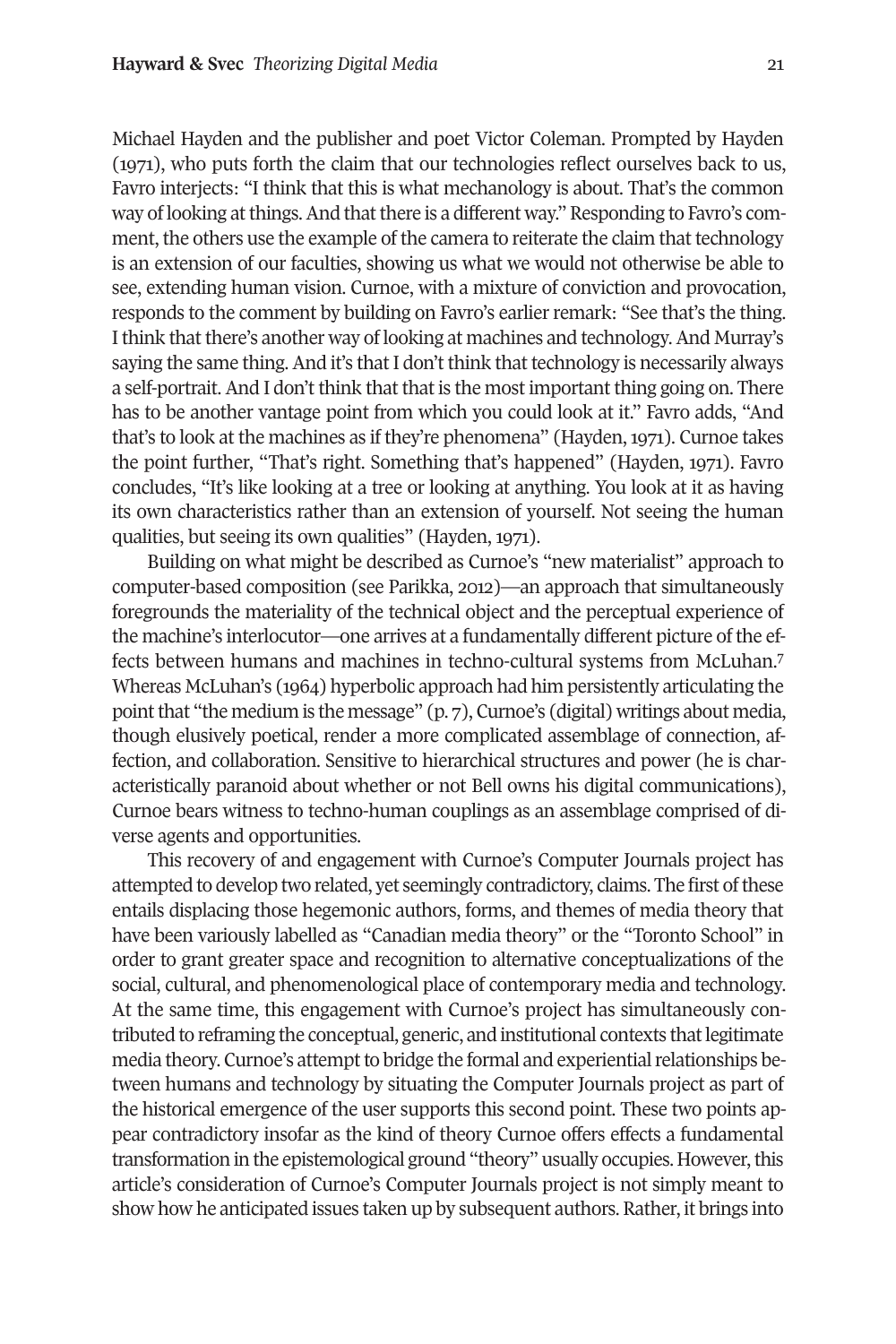focus the ongoing need to expand the range of materials, forms, and fields that shape the historical and contemporary constitution of media theory, if not media studies.

# **Acknowledgements**

Mark Hayward would like to thank both Michael Dawdy and Murray Favro, who agreed to be interviewed about the work of Curnoe, Hart, and others in London at the time. This research also received support from the Social Science and Humanities Research Council as part of the Recovering Mechanology project.

# <span id="page-15-0"></span>**Notes**

1. Gurney (2008) briefly mentions that Curnoe used a computer in his studio for writing stream-ofconsciousness journal entries. Cholette (2007) briefly discusses the project but combines it with Curnoe's "Radio Journal," which is also discussed in this article.

<span id="page-15-1"></span>2. Curnoe himself did not name the project and it went by a variety of names both overthe course of its development and afterward. Initially, it was simply a collection of entries stored in a file on the university system named simply "Curnoe." Later on, it was connected with a program commissioned by Curnoe called "Glog" (short, presumably, for "Greg's log"). When exhibited, it was given the descriptive name "Teletype Journal" (perhaps by Curnoe himself), butitis described in the finding aid of Curnoe's papers at the Art Gallery of Ontario as a "computer journal." We have opted for the latter designation, as it would be easiest for other researchers to locate and consult these materials in the archive using this name. However, the variability of these names serves to highlight the degree to which the technological and cultural form Curnoe was experimenting with was in flux.

<span id="page-15-2"></span>3. For an important early attempt to synthesize media-archaeological research for English readers, and for an example of more recent directions in the field, see, respectively, Erkki Huhtamo and Jussi Parikka (2011) and Ben Roberts and Mark Goodall (2019).

<span id="page-15-3"></span>4. See Henry Adam Svec (2018) for an earlier attempt along these lines, a media-archaeological examination of the media theories articulated across the American folk revival.

<span id="page-15-4"></span>5. While it is not clear that Dewdney was Hart's initial contact with Curnoe, Favro, and other artists, Hart certainly knew of Dewdney's earlier activities as a filmmaker. One of the first tasks assigned to Dewdney atUWO was the production of a shortinstructional film entitled *The Turing Machine* in 1968.

<span id="page-15-5"></span>6. For a media-archaeological account of the discourse of Romanticism and the ways in which the typewriter challenged Romantic notions of transparency and intimacy, see Friedrich Kittler (1990, 1999) and Darren Wershler-Henry (2005).

<span id="page-15-6"></span>7. Curnoe's poetic and elusive observations thus straddle two sides of a debate in media theory. One side emphasizes the agency and the ontological primacy of technological media (Ernst, 2016; Kittler, 2010); the other prioritizes the (human) user within digital communication (Hansen, 2004).

# **Interviews**

Dawdy, Mick. (2016, October 10). Personal interview conducted by Mark Hayward. Favro, Murray. (2016, August 22). Personal interview conducted by Mark Hayward.

# **References**

Bachelard, Gaston. (1971). *The poetics of reverie*. Boston, MA: Beacon Press. Barbrook, Richard, & Cameron, Andy. (1996). The Californian ideology. *Science as Culture*, *6*(1), 44–72. Bolter, Jay David, & Grusin, Richard. (1999). *Remediation: Understanding new media*. Cambridge, MA: The MIT Press.

Carey, James W. (2009). *Communication as culture: Revised edition*. New York, NY: Routledge. Cholette, Katie. (2007). *Memory and mythmaking: The role of autobiography in the works of Jack Chambers and Greg Curnoe*. Ottawa, ON: Carleton University.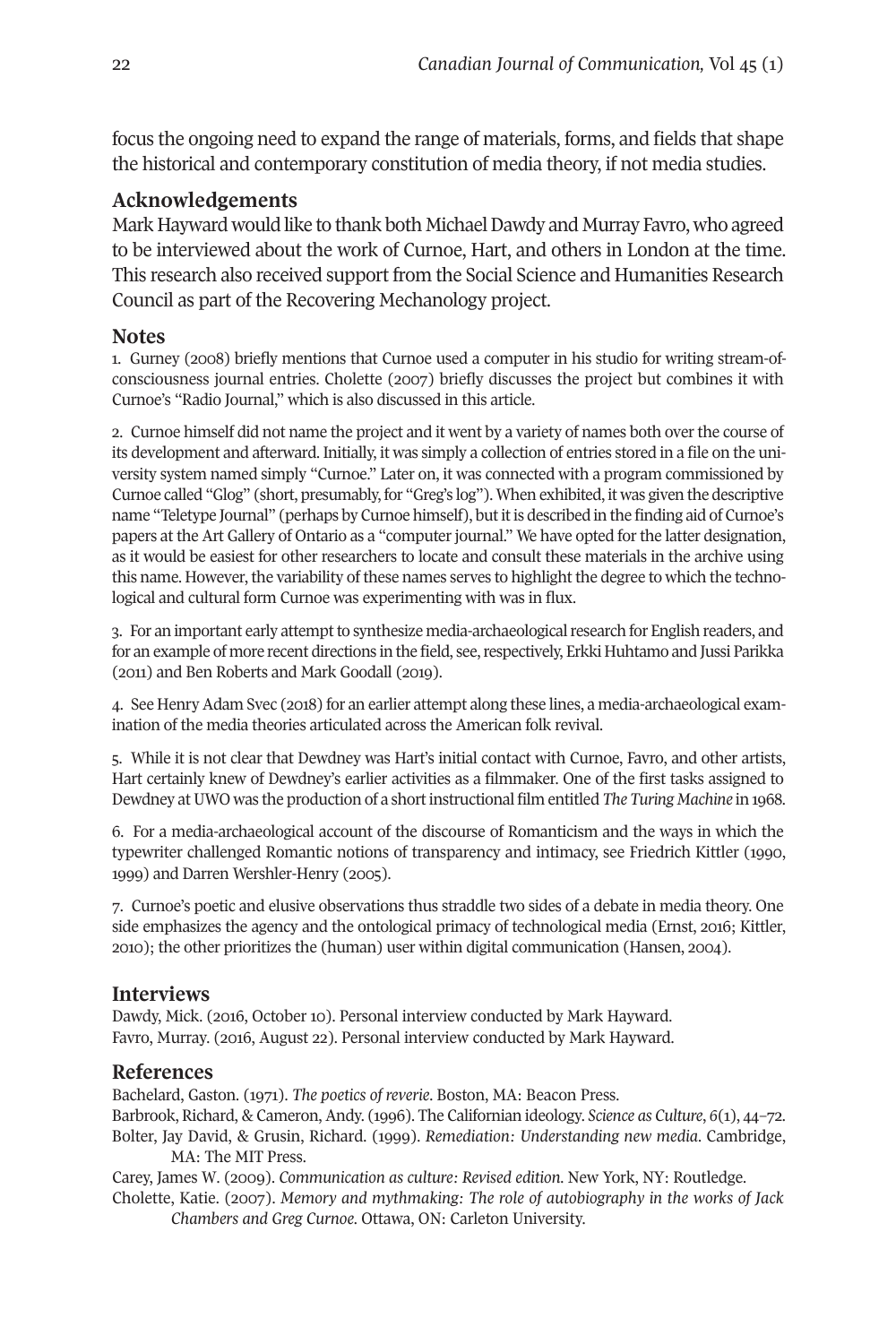- Cholette, Katie. (2012). Derision, nonsense, and carnival in the work of Greg Curnoe. *RACAR: Revue d'art canadienne/Canadian Art Review*, *37*(1), 53–63.
- Cholette, Katie. (2016). Playing the art world: The rise and fall of Greg Curnoe. *British Journal of Canadian Studies*, *29*(1), 47–82.
- Curnoe, Greg. (1966a). Greg Curnoe's radio journal. *20 Cents Magazine*, *1*(2), n.p.
- Curnoe, Greg. (1966b). Greg Curnoe's radio journal. *20 Cents Magazine*, *1*(4), n.p.
- Curnoe, Greg. (1969).1968/69-1970 Exercise Book. *Greg Curnoe Fonds (Box 46).* Art Gallery of Ontario, Toronto, Ontario, Canada.
- Curnoe, Greg. (1969a). ComputerJournals (June 10). *Greg Curnoe Fonds (Box 1, Folder14).* Art Gallery of Ontario, Toronto, Ontario Canada.
- Curnoe, Greg. (1969b). ComputerJournals (July 25). *Greg Curnoe Fonds (Box 1, Folder14).* Art Gallery of Ontario, Toronto, Ontario Canada.
- Curnoe, Greg. (1969c). ComputerJournals (July 26). *Greg Curnoe Fonds (Box 1, Folder14).* Art Gallery of Ontario, Toronto, Ontario Canada.
- Curnoe, Greg. (1969d). Computer Journals (August 6). *Greg Curnoe Fonds (Box 1, Folder 14).* Art Gallery of Ontario, Toronto, Ontario Canada.
- Curnoe, Greg. (1969e). Computer Journals (December 9). *Greg Curnoe Fonds (Box 1, Folder 14).* Art Gallery of Ontario, Toronto, Ontario Canada.
- Curnoe, Greg. (1970). Radio Journal. *20 Cents Magazine*, 4(4), n.p.
- Curnoe, Greg [Narrator]. (1981). *Greg Curnoe*. London, ON: Lockwood Films.
- Curnoe, Greg. (1995). *Deeds/abstracts: The history of a London lot.* Frank Davey, Ed. London, ON: Brick Books.
- Curnoe, Greg. 1996. *Deed Nations*. Frank Davey & Neal Ferris (Eds). London, ON: Ontario Archeological Society Occasional Publications #4.
- Dault, Gary. (1968, October/November). The heart of London. *Artscanada*. 43.
- Dewdney, Alexander Keewatin. (1968) *The Turing Machine*. Department of Computer Science, University of Western Ontario.
- Emerson, Lori. (2014). *Reading writing interfaces: From the digital to the bookbound*. Minneapolis, MN: University of Minnesota Press.
- Ernst, Stacy A. (2016). Going beyond the archival grid: Carl Beam and Greg Curnoe's decolonization of a colonizing space. *World Art*, *6*(1), 85–102.
- Ernst, Wolfgang. (2013). *Digital memory and the archive*. Minneapolis, MN: University of Minnesota Press.
- Ernst, Wolfgang. (2016). *Chronopoetics: The temporal being and operativity of technological media*. New York, NY: Rowman & Littlefield International.
- Gitelman, Lisa. (2006). *Always already new: Media, history and the data of culture*. Mit Press.
- Gurney, Janice. (2008). Evidence of activism in the Greg Curnoe archives. *TOPIA: Canadian Journal of Cultural Studies*, *20*, 183–197.
- Hansen, Mark B.N. (2004). *New philosophy for new media*. Cambridge, MA: The MIT Press.
- Hart, John. (1969). COMPOSITION IN UPPER CASE. *Greg Curnoe Fonds (Box 13, Folder 5).* Art Gallery of Ontario, Toronto, Ontario, Canada.
- Hart, John. (1993). *Interview*. URL: [https://www.csd.uwo.ca/about/history/the\\_early\\_years.html](https://www.csd.uwo.ca/about/history/the_early_years.html) [accessed January 15, 2020].
- Hayden, Michael (Director). (1971). *Video ring RgTV*. London (ON): Video Ring.
- Higgins, Hannah B., & Kahn, Douglas (Eds.). (2012). *Mainframe experimentalism: Early computing and the foundations of the digital arts*. Los Angeles, CA: University of California Press.
- Hu, Tung-Hui. (2015). *A prehistory of the cloud*. Cambridge, MA: The MIT Press.
- Huhtamo, Erkki, & Parikka, Jussi (Eds.). (2011). *Media archeology: Approaches, applications, implications*. Los Angeles, CA: University of California Press.
- Irvine, Dean. (2015). Mission control: An operators' manual for compulibratories. *Amodern 4*. URL: <http://amodern.net/article/mission-control/> [May 1, 2019].
- Kirschenbaum, Matthew G. (2016). *Track changes: A literary history of word processing*. Cambridge, MA: Harvard University Press.